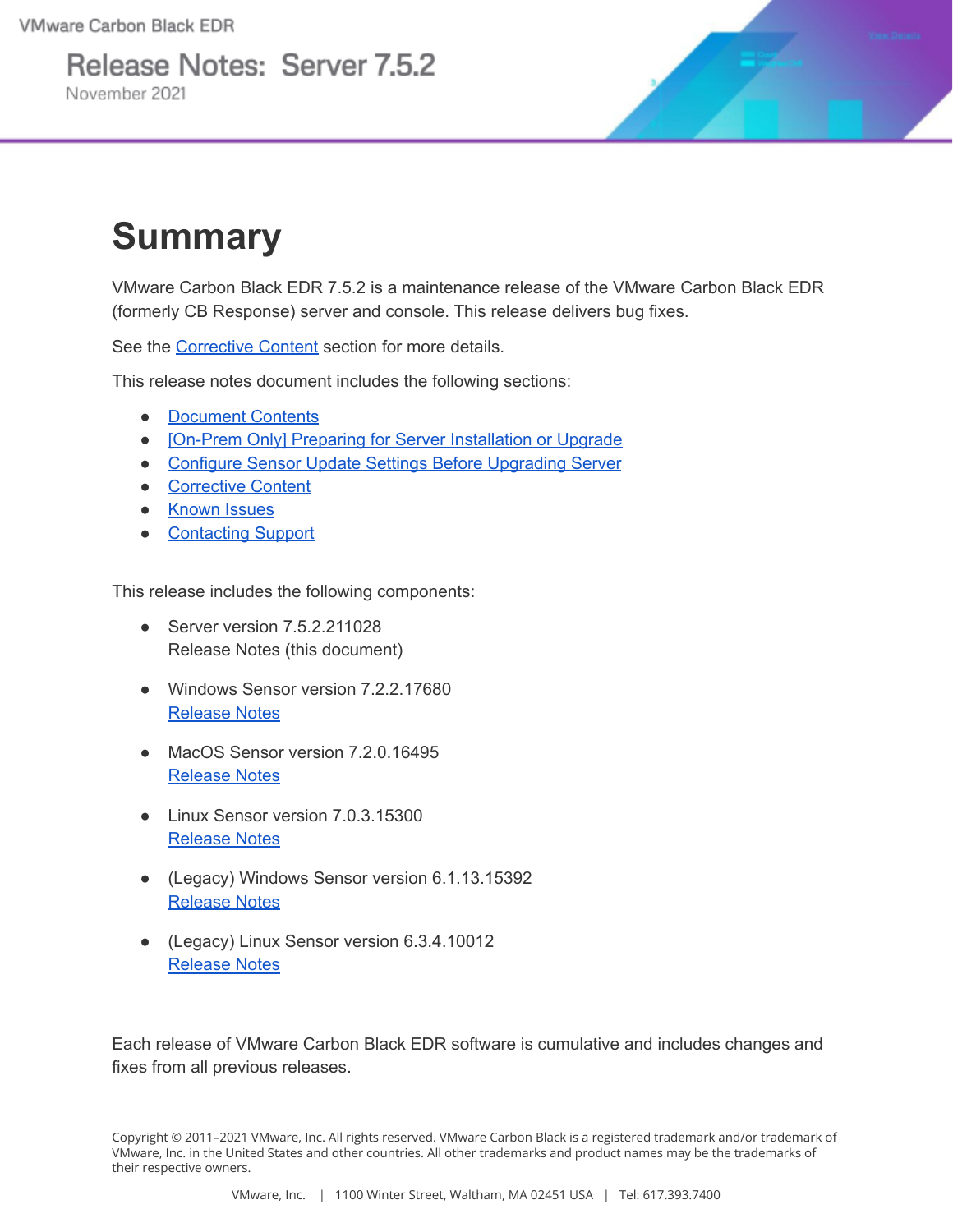## <span id="page-1-0"></span>**Document Contents**

This document provides information for users who are upgrading to VMware Carbon Black EDR Server version 7.5.2 from previous versions, and for users who are new to VMware Carbon Black EDR and are installing it for the first time.

The key information specific to this release is provided in the following major sections:

- **[On-Prem Only] Preparing for Server Installation or Upgrade** Describes requirements to meet and information needed before beginning the installation process for the VMware Carbon Black EDR server.
- **Configure Sensor Update Settings Before Upgrading Server** –
- **New Features** Provides a quick reference to new and modified features that are introduced in this version.
- **Corrective Content** Describes issues that are resolved by this release, and general improvements in performance or behavior.
- **Known Issues** Describes known issues or anomalies in this version.
- **Contacting Support** Describes ways to contact Carbon Black Technical Support and what information to have ready.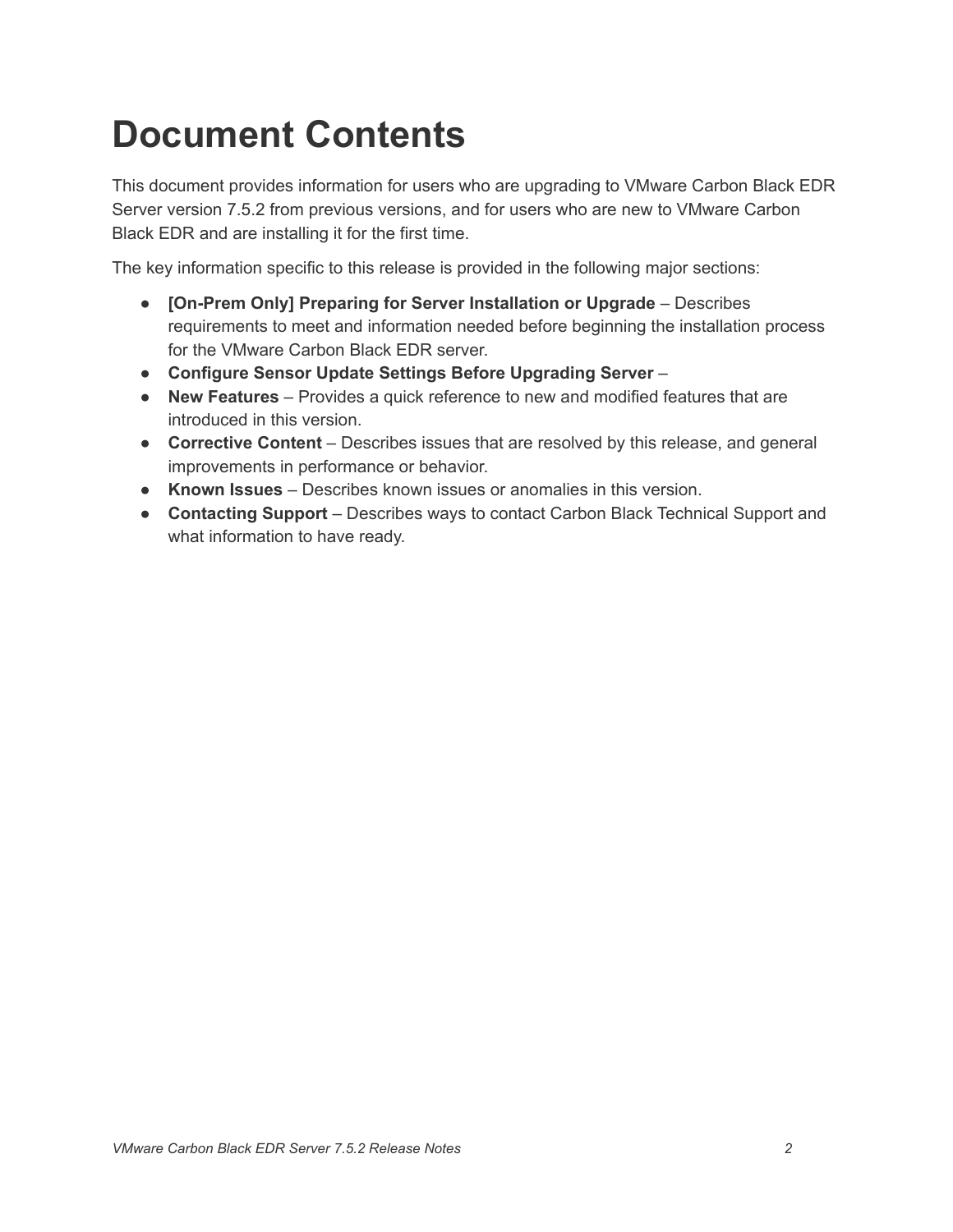# **Additional Documentation**

This document supplements other Carbon Black documentation. Supplemental release documentation can be found in the new Carbon Black EDR section of [docs.vmware.com,](https://docs.vmware.com/en/VMware-Carbon-Black-EDR/index.html) rather than on the VMware Carbon Black User Exchange, where release documentation used to be published.

In addition to this document, you should have access to the following key documentation for VMware Carbon Black EDR Server 7.5.2:

- *VMware Carbon Black EDR 7.5 User Guide:* Describes how to use the Carbon Black EDR servers that collect information from endpoint sensors and correlate endpoint data with threat intelligence.
- *VMware Carbon Black EDR 7.5.1 Server / Cluster Management Guide:* Describes installation, configuration, and upgrade of Carbon Black EDR servers.
- *VMware Carbon Black EDR 7.5 Unified View Guide:* Describes the installation and use of the VMware Carbon Black EDR Unified View server. Information on server hardware sizing requirements and software platform support is included.

# <span id="page-2-0"></span>**[On-Prem Only] Preparing for Server Installation or Upgrade**

This section describes the requirements and key information that is needed before installing a VMware Carbon Black EDR server. All on-premises users, whether upgrading or installing a new server, should review this section before proceeding. See the appropriate section of the *VMware Carbon Black EDR 7.5.1 Server / Cluster Management Guide* for specific installation instructions for your situation:

- **To install a new VMware Carbon Black EDR server**, see "Installing the VMware Carbon Black EDR Server".
- **To upgrade an existing VMware Carbon Black EDR server**, see "Upgrading the VMware Carbon Black EDR Server".

#### **Customers on Server 5.x, please note:**

Direct upgrades from Server 5.x to Server 7.x *are not* supported. Please refer to Page 31 of the *VMware Carbon Black EDR 7.5.1 Server / Cluster Management Guide* and this [VMware](https://community.carbonblack.com/t5/Endpoint-Detection-and-Response/VMware-Carbon-Black-EDR-For-Customers-on-EDR-Server-5-x-Upgrade/m-p/99518#M4858) Carbon Black User Exchange [announcement](https://community.carbonblack.com/t5/Endpoint-Detection-and-Response/VMware-Carbon-Black-EDR-For-Customers-on-EDR-Server-5-x-Upgrade/m-p/99518#M4858) for more information.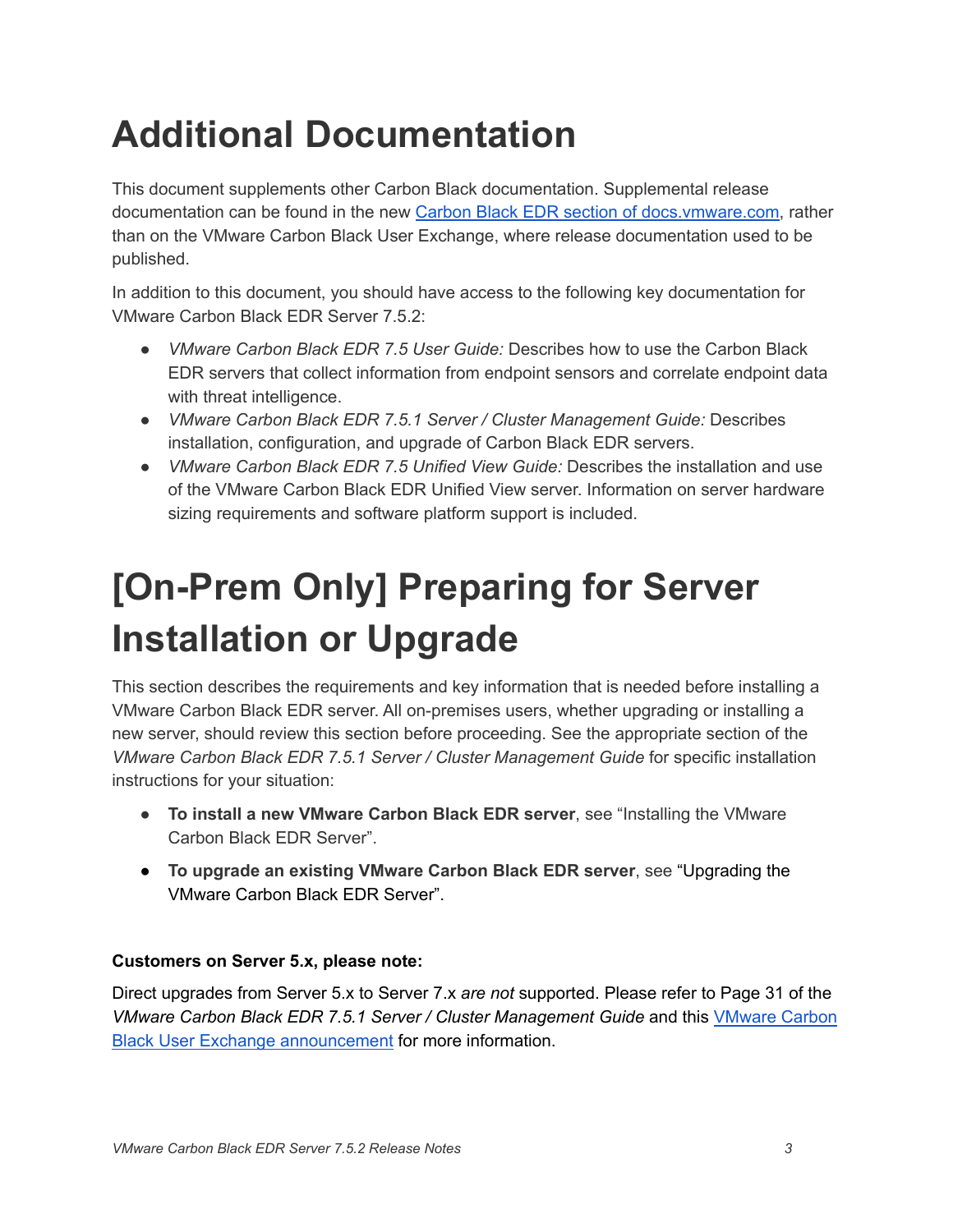### Yum URLs

VMware Carbon Black EDR Server software packages are maintained at the Carbon Black yum repository ([yum.distro.carbonblack.io\)](http://yum.distro.carbonblack.io/). The links will not work until the on-prem General Availability (GA) date.

The following links use variables to make sure you install the correct version of VMware Carbon Black EDR, based on your machine's operating system version and architecture.

Use caution when pointing to the yum repository. Different versions of the product are available on different branches, as follows:

● **Specific version:** The 7.5.2 version is available from the Carbon Black yum repository, that is specified in the following base URL:

baseurl= [https://yum.distro.carbonblack.io/enterprise/7.5.2-1/\\$releasever/\\$basearch](https://yum.distro.carbonblack.io/enterprise/7.5.2-1/$releasever/$basearch)

This link is available as long as this specific release is available. It can be used even after later versions have been released, and it can be useful if you want to add servers to your environment while maintaining the same version.

● **Latest version:** The latest supported version of the VMware Carbon Black EDR server is available from the Carbon Black yum repository, that is specified in the following base URL:

baseurl= [https://yum.distro.carbonblack.io/enterprise/stable/\\$releasever/\\$basearch/](https://yum.distro.carbonblack.io/enterprise/stable/$releasever/$basearch/)

This URL will point to version 7.5.2-1 until a newer release becomes available, at which time it will automatically point to the newer release.

**Note:** Communication with this repository is over HTTPS and requires appropriate SSL keys and certificates. During the VMware Carbon Black EDR server install or upgrade process, other core CentOS packages can be installed to meet various dependencies. The standard mode of operation for the yum package manager in CentOS is to first retrieve a list of available mirror servers from [http://mirror.centos.org:80](http://mirror.centos.org/), and then select a mirror from which to download the dependency packages. If a VMware Carbon Black EDR server is installed behind a firewall, local network and system administrators must make sure that the host machine can communicate with standard CentOS yum repositories.

### [On-Prem Only] System Requirements

Operating system support for the server and sensors is listed here for your convenience. The *VMware Carbon Black EDR 7.5 Operating Environment Requirements* document describes the full hardware and software platform requirements for the VMware Carbon Black EDR server and provides the current requirements and recommendations for systems that are running the sensor.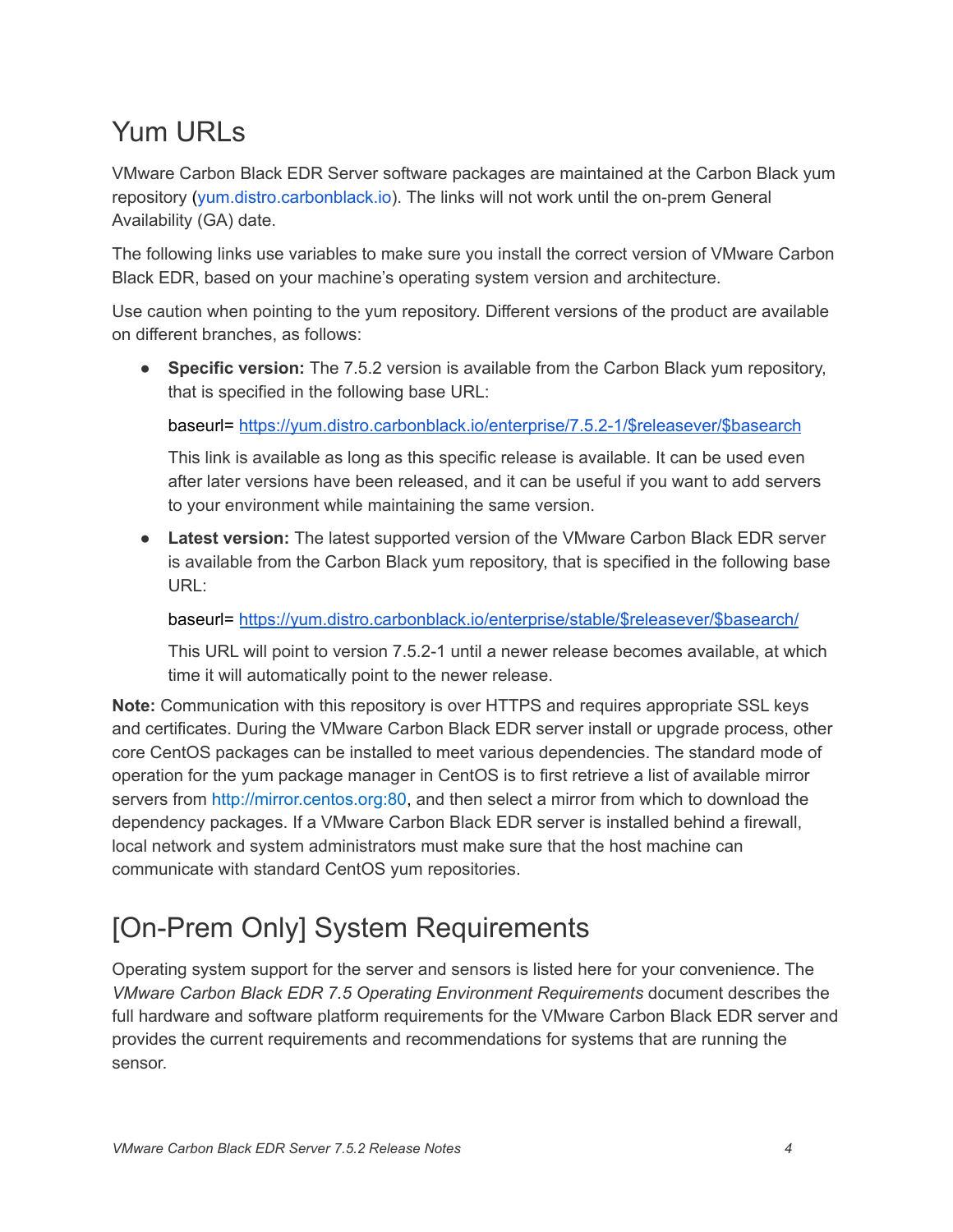Both upgrading and new customers must meet all of the requirements specified here and in the *VMware Carbon Black EDR 7.5 Operating Environment Requirements* document before proceeding.

#### *Server / Console Operating Systems*

For best performance, Carbon Black recommends running the latest supported software versions:

- CentOS 6.7 6.10 (64-bit)
- CentOS 7.3 7.9 (64-bit)
- CentOS 8.1 8.3 (64-bit)
- Red Hat Enterprise Linux (RHEL) 6.7 6.10 (64-bit)
- Red Hat Enterprise Linux (RHEL) 7.3 7.9 (64-bit)
- Red Hat Enterprise Linux (RHEL) 8.1 8.4 (64-bit)

Installation and testing are performed on default install, using the minimal distribution and the distribution's official package repositories. Customized Linux installations must be individually evaluated.

However, if the customers are pinning dependencies to a specific OS version, the product only supports the following software versions for the Carbon Black EDR Server and Unified View:

- CentOS 6.7 6.10 (64-bit)
- CentOS 7.5 7.9 (64-bit)
- CentOS 8.2 8.3 (64-bit)
- Red Hat Enterprise Linux (RHEL) 6.7 6.10 (64-bit)
- Red Hat Enterprise Linux (RHEL) 7.5 7.9 (64-bit)
- Red Hat Enterprise Linux (RHEL) 8.2 8.4 (64-bit)

**Note:** Versions 7.3, 7.4, and 8.1 (64-bit) of CentOS/RHEL are not supported if customers are pinning dependencies.

Installation and testing are performed on default install, using the minimal distribution and the distribution's official package repositories. Customized Linux installations must be individually evaluated.

#### *Sensor Operating Systems (for Endpoints and Servers)*

For the current list of supported operating systems for VMware Carbon Black EDR sensors, see <https://community.carbonblack.com/docs/DOC-7991>.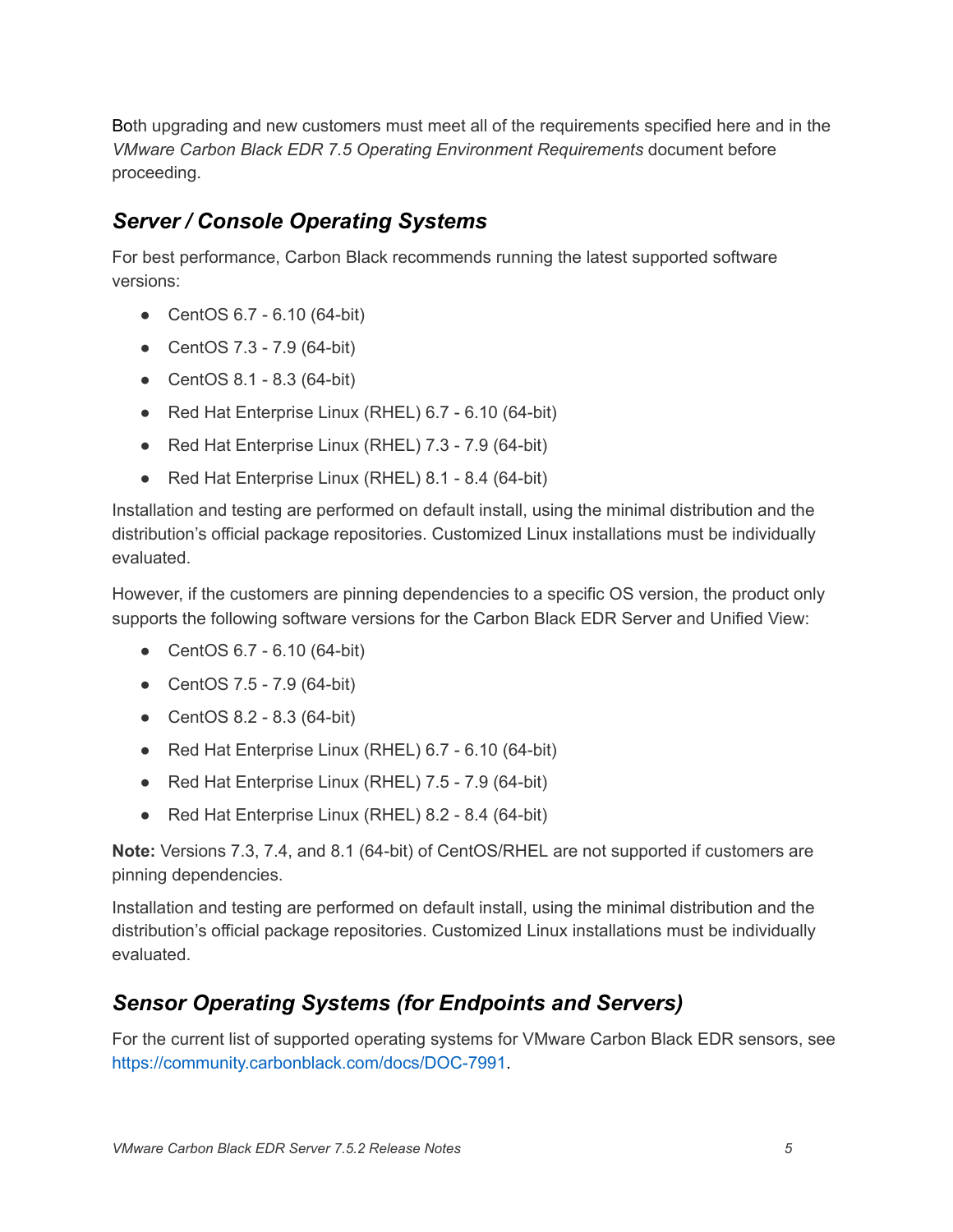**Note:** Non-RHEL/CentOS distributions or modified RHEL/CentOS environments (those built on the RHEL platform) are not supported.

# <span id="page-5-1"></span>**Configure Sensor Update Settings Before Upgrading Server**

VMware Carbon Black EDR 7.5.2 comes with updated sensor versions. Servers and sensors can be upgraded independently, and sensors can be upgraded by sensor groups.

Decide whether you want the new sensor to be deployed immediately to existing sensor installations, or install only the server updates first. Carbon Black recommends a gradual upgrade of sensors to avoid network and server performance impact. We strongly recommend that you review your sensor group upgrade policies before upgrading your server, to avoid inadvertently upgrading all sensors at the same time. For detailed information on Sensor Group Upgrade Policy, see the Sensor Group section of the *VMware Carbon Black EDR 7.5 User Guide*.

To configure the deployment of new sensors via the VMware Carbon Black EDR web console, follow the instructions in the *VMware Carbon Black EDR 7.5 User Guide*.

## <span id="page-5-0"></span>**Corrective Content**

1. EDR Server 7.5.2 introduces an improved event tokenizer that is designed to improve data ingestion. This new tokenizer is disabled by default, but can be enabled and configured via the Cb Events v2 Schema, which is located at: /etc/cb/solr/core\_conf/configsets/cbevents\_v2/conf/schema.xml

The new tokenizer is to be used in place of (not in addition to) the original tokenizer mechanism. To use the new tokenizer, replace the references to the original tokenizer, 'CbEventsTokenizerFactory', with 'CbEventsTokenizerFactoryNG' in /etc/cb/solr/core\_conf/configsets/cbevents\_v2/conf/schema.xml On all nodes in a cluster.

Alternatively, execute:

```
sed -i
's/CbEventsTokenizerFactory/CbEventsTokenizerFactoryNG/g'
/etc/cb/solr/core_conf/configsets/cbevents_v2/conf/schema.xml on
all nodes in a cluster.
```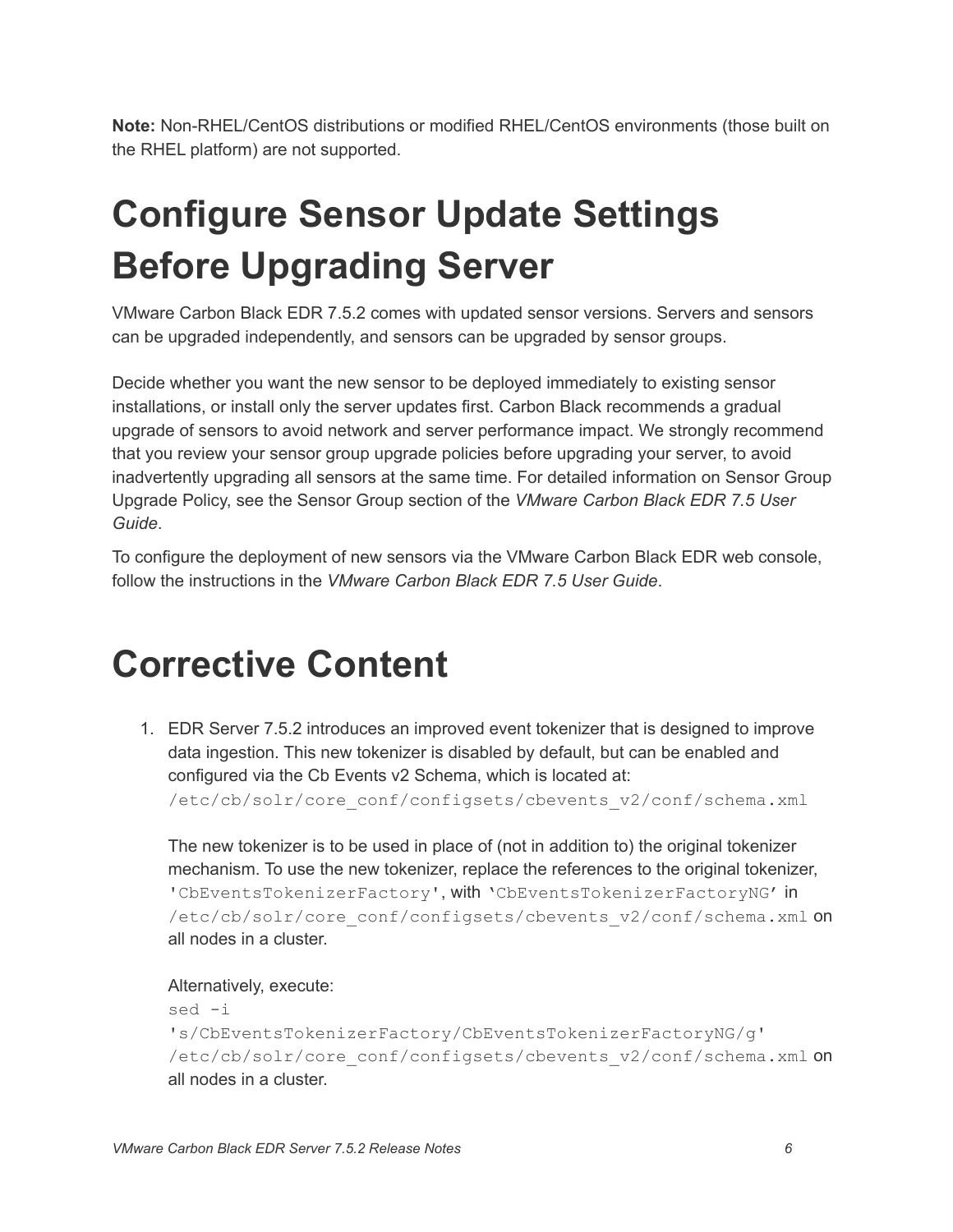To revert back to the original tokenizer, replace the references to the new tokenizer, 'CbEventsTokenizerFactoryNG', with 'CbEventsTokenizerFactory' in /etc/cb/solr/core\_conf/configsets/cbevents\_v2/conf/schema.xml on all nodes in a cluster.

#### Alternatively, execute:

```
sed -i
's/CbEventsTokenizerFactoryNG/CbEventsTokenizerFactory/g'
/etc/cb/solr/core_conf/configsets/cbevents_v2/conf/schema.xml on
all nodes in a cluster.
```
[CB-36505]

## <span id="page-6-0"></span>**Known Issues**

- 1. Beginning in Server 7.4.2, on the Search Threat Reports page, searching for a range of IP addresses (Add Criteria > IP address > enter a range of network addresses) is broken. The query attempt will repeat indefinitely but never successfully complete until the user forces it to stop or closes the browser. [CB-35676]
- 2. Beginning in Server 7.5.0, the export of Process Analysis events does not work properly for an export of a large number of events  $($   $>$   $~50)$ . If a user clicks on the 'Actions' drop-down and clicks 'Export events', with ~50 or more events selected, the CSV export will contain no data or very limited, incomplete data. This issue was introduced in Server 7.5.0. [CB-35675]
- 3. Beginning in Server 7.5.0, on the Triage Alerts Page, an invalid search with malformed syntax fails silently, without an error message. In previous versions, an invalid query would return an error message of "Malformed syntax in search query." Via the API, a malformed query submitted on Server 7.5.0 or 7.5.1 returns a 500 error with no error message, whereas a malformed query submitted on previous versions returns a 400 error with the "Malformed syntax in search query." error message. [CB-35669]
- 4. Beginning in Server 7.5.0, in the Configure Watchlist Expiration panel on the Watchlists page, a whole number must be entered for the watchlist expiration duration in order to save, even when the first option, "Do not mark watchlists as expired if they have no hits." is selected. The configuration should successfully save when "Do not mark watchlists as expired if they have no hits." is selected and the "Notify me when watchlists have not received hits in" value is blank. [CB-35668]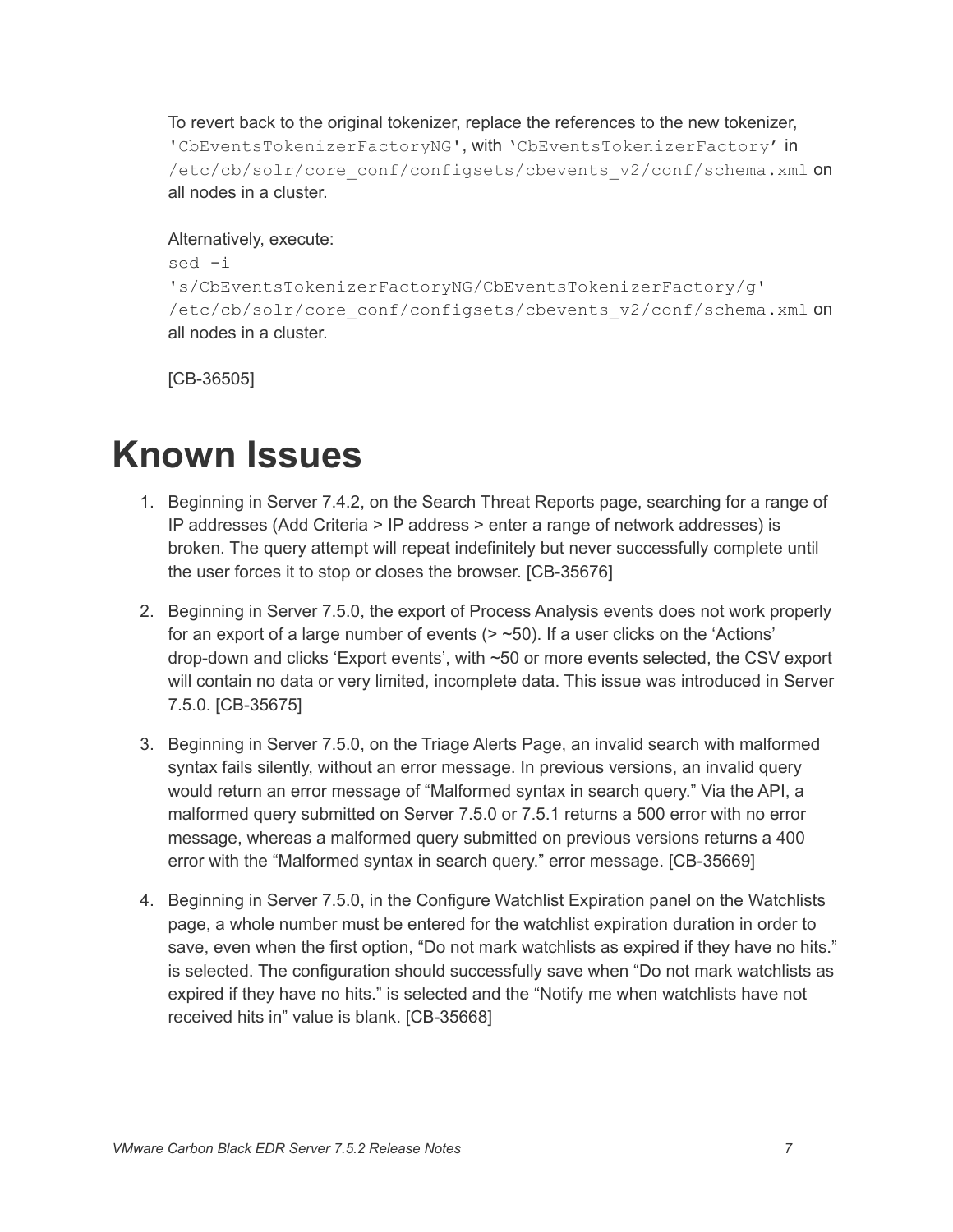- 5. Beginning in Server 7.5.0, a user with "No Access" to a particular sensor group will experience an infinite loading indicator on the Live Query page when they try to execute a Live Query that includes that sensor group. [CB-35335]
- 6. Beginning in Server 7.5.0, when clicking on a link in the header of the Process Analysis page to go to the corresponding Process Search result, the Process Search does not execute automatically upon entering the Process Search page. The user has to click the "Search" button for the Process Search to execute, which is a new behavior. [CB-35313]
- 7. Beginning in Server 7.5.0, when using the GET/v1/process/{guid}/{segmentid}/preview API, process information is not properly returned. [CB-35148]
- 8. Beginning in Server 7.5.0, when using the GET  $/v3/$  {guid}/event API (or GET /v5/{guid}/event), submitted child process events of type "2" (other exec) do not properly store the process PID. [CB-35147]
- 9. Beginning in Server 7.5.0, Binary Search searches can sometimes return zero results when there are matching results that should be returned. [CB-35139]
- 10. Beginning in Server 7.4.0, in the Process Analysis events list, "Crossproc" events that are marked with the tamper flag should also display a red dot, like other tamper events, but they do not. Also, in Process Search, there should be a red dot in the process' Hits column for a process that has a tamper flag, but there is not. [CB-34964]
- 11. Beginning in Server 7.3.0, on the Process Search page, a process that has a Threat Intelligence Feed hit tag in one segment may not display the feed hit icon (a red dot) when "Group by process" is selected. [CB-33586]
- 12. In some cases, a process Watchlist will produce more hits than alerts. When a Watchlist query is executed using the original terms (e.g. process\_name:notepad.exe), both the original segment (with events) and the tagged segment (without events) are returned, and both results appear on the Watchlists page. This makes it appear that there have been two hits, when in fact, there was only one. The result is two apparent hits, but only one alert, which is deceptive. [CB-33355]
- 13. cb-enterprise fails to install on RHEL/CentOS 8 with FIPS 140-2 enabled, which is due to a change in Red Hat 8 that affected Paramiko ([https://bugzilla.redhat.com/show\\_bug.cgi?id=1778939](https://bugzilla.redhat.com/show_bug.cgi?id=1778939)). The workaround is to use RHEL/CentOS 7 if you enable FIPS 140-2. [CB-33352]
- 14. Live Query fails to take the SensorInactiveFilterDays setting into account when determining which sensors to target. The sensor count on the right side of the 'Current query' bar shows all targeted sensors, while the quantity of targeted sensors in the 'Run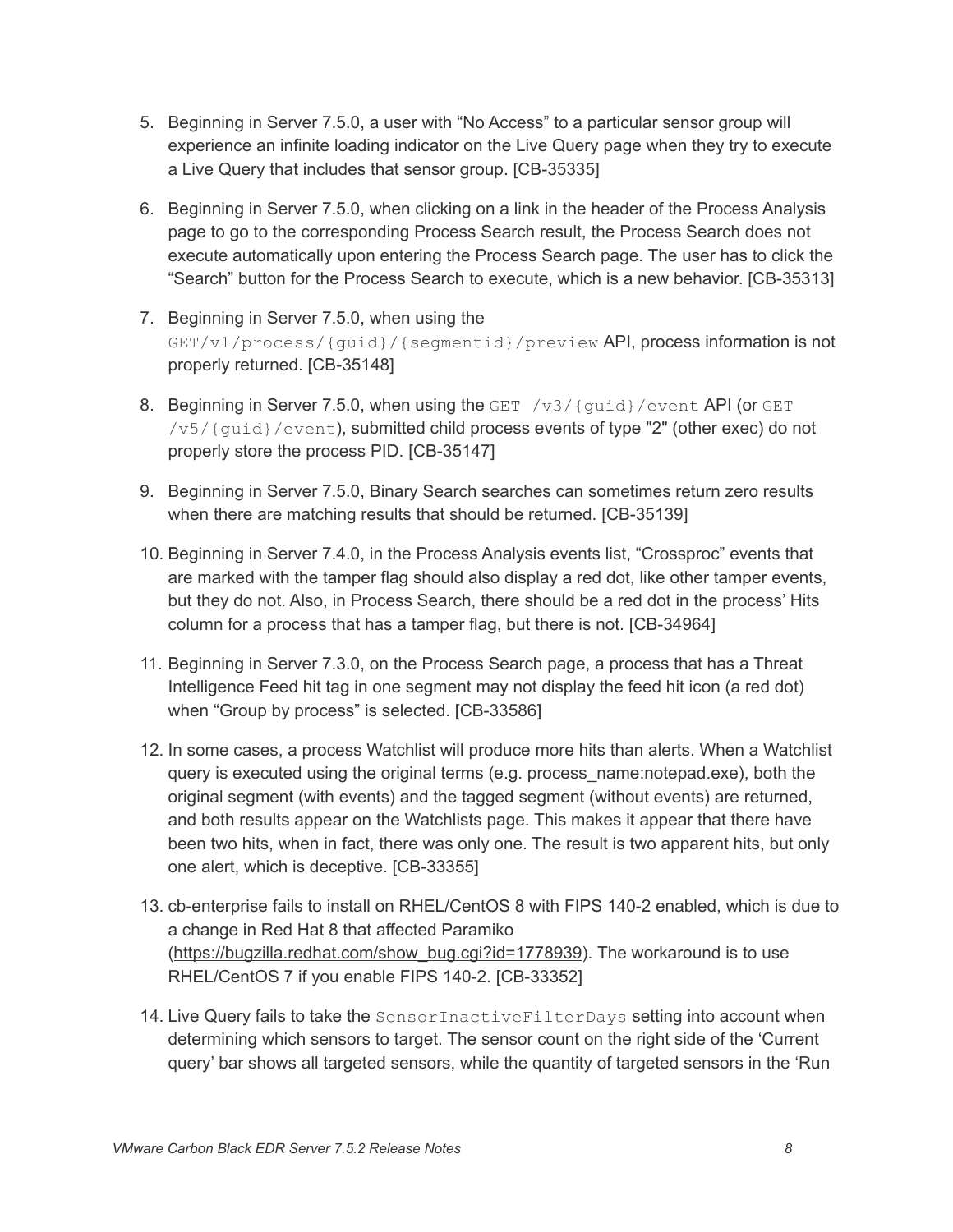New Query' pop-up does account for SensorInactiveFilterDays, and will sometimes show a lower number. [CB-31136]

15. For Server versions 6.x.x - 7.2.0 (all versions which include Apache Solr 6.x), a bug in Apache Solr 6 (<https://issues.apache.org/jira/browse/SOLR-9882.>) causes incomplete results when partialResults=True. The Pagination bar, together with a large number, will appear on the Process Search page as a result of a search. However, only a few or even zero actual documents are displayed. [CB-30074]

The fix for this issue has not yet been validated in Server 7.3.0 +, based on Apache Solr 8.

- 16. Any modification, creation or deletion of files inside C:\Windows\CarbonBlack will create Tamper Alerts with empty "Tamper Type" fields on the Triage Alerts page due to file modifications inside the Windows sensor's working directory. [CB-27698]
- 17. After an upgrade of server and sensor, older files did not get SHA-256 values. When an older file is executed, it creates a process event that contains SHA-256. When a user clicks the link, the binary store shows no SHA-256. [CB-24519]
- 18. When using a custom email server, you cannot enable or disable Alliance Sharing. The workaround is to disable the custom email server, make the change, and re-enable the custom email server. [CB-20565]
- 19. The CSV export of the user activity audit is malformed in certain cases. [CB-18936]
- 20. The CSV export of **Recently Observed Hosts** has no header row. [CB-18927]
- 21. For Server versions 6.x.x 7.1.0, which include Apache Solr 6.x, Process Searches using  $*$  md5, md5,  $*$  SHA256, SHA256 are case-sensitive. These searches were case-insensitive in pre-6-series Server versions, which include Apache Solr 5.x. [CB-14311]

This issue is resolved in Server 7.1.1 +.

22. When creating a watchlist from a Threat Feed, VMware Carbon Black EDR incorrectly creates the query and the watchlist does not run – it creates an error. To see if your watchlist formed an error, check the status on the Watchlist page. As a workaround, the VMware Carbon Black EDR team suggests clicking the **Search Binaries** or **Search Process** hyperlinks on the Threat Feed, and then using the **Add/Create Watchlist** action from the Search page.